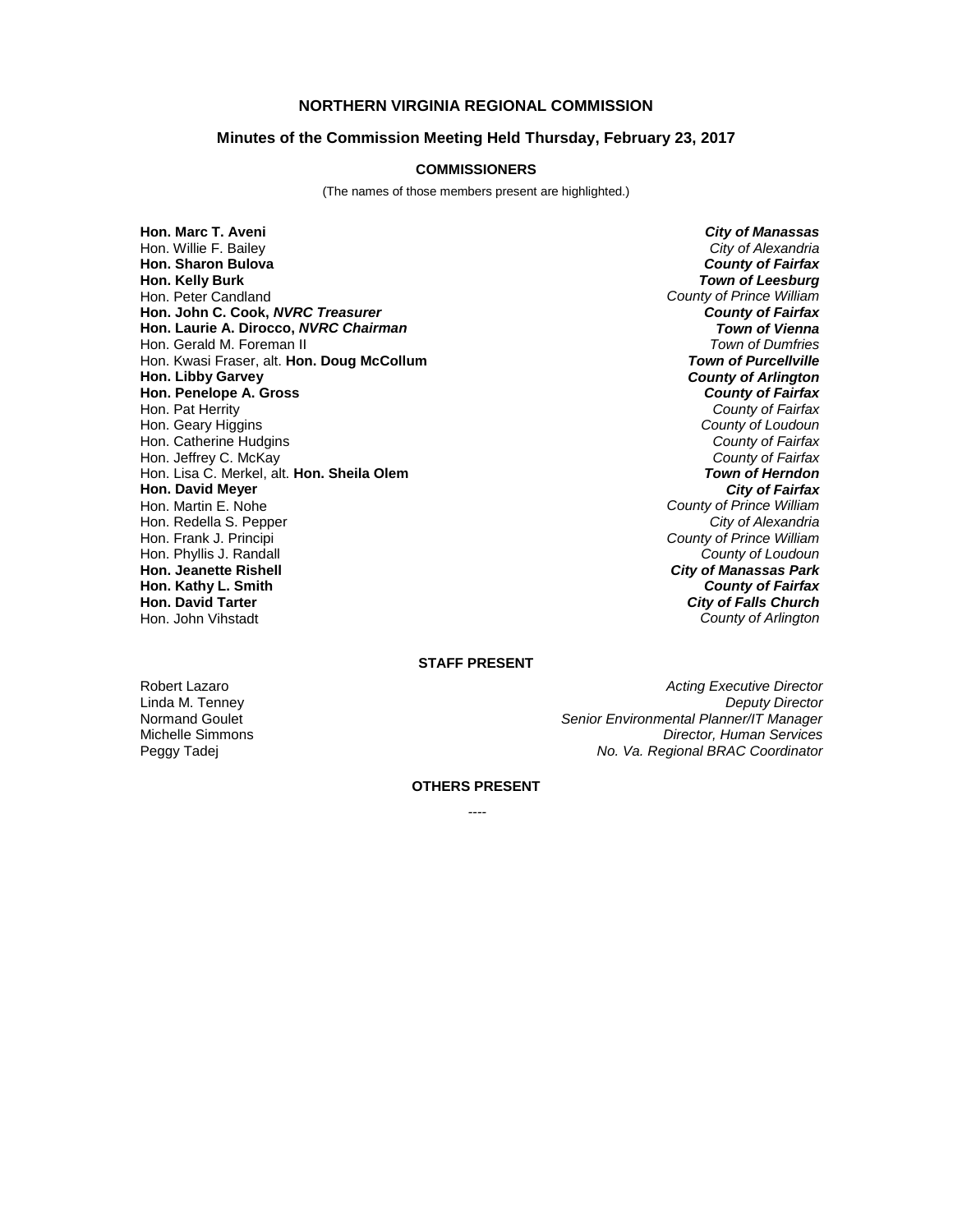Summary Minutes of the Commission February 23, 2017 Page 2

ALLEGIANCE

DIRECTOR'S REPORT

CALL TO ORDER Chairman DiRocco called the meeting to order at 7:30 p.m.

PLEDGE OF The Pledge of Allegiance was recited by all present.

ROLL CALL The roll was called and all members present or absent were noted for the record.

DISCUSSION On February 4 members of the Commission held a planning retreat. Fifteen members of the Commission attended. Chairman DiRocco referred to the report developed by retreat moderator, Mr. Joseph Mangino, from the comments and notes received from the meeting. Purpose of the discussion was for the Commission to talk about the next steps with respect to the issues raised by members at the retreat.

The discussion topics were:

- Governance
- Energy
- Workforce/Affordable Housing
- Economic Development

#### ADOPTION OF ACTION ITEMS Commissioner Gross moved approval of the Action Items, consisting of the items outlined below. The motion was duly seconded and carried unanimously.

- Resolution P17-12 Authorizing NVRC to Receive and Subcontract 2017- 2018 Part A Funds for Services under the Ryan White HIV/AIDS Treatment Extension Act of 2009
- Resolution P17-13 Authorizing NVRC to Receive and Subcontract 2017- 2018 Part B Funds for Services Under the Ryan White HIV/AIDS Treatment Extension Act of 2009
- Resolution P17-14 Adoption of revised FY17 Budget
- Resolution P17-15 Bike/Pedestrian Safety Grant
- Resolution P17-16 Authorization to Submit a Technical Assistance Grant Proposal to Virginia Coastal Zone Management Program

ACTING EXECUTIVE Mr. Lazaro presented his report to the Commission, which included the financial report for January 2017, a budget update and the following:

- Trails Webinar Success
	- o NVRC hosted and moderated a webinar with 33 participants from throughout Northern Virginia, DC and the Commonwealth to discuss the long range trails and how they can benefit and connect to local parks, communities, and attractions. Discussion covered planning, economic benefits, available funding sources, and health benefits, and the wealth of long range trails within the Northern Virginia region. Presenters included the National Park Service, the Capital Trails Coalition, Virginia Department of Conservation and Recreation, NovaPark's W&OD Trail, and the East Coast Greenways.
- Statewide Best Practices Award
	- $\circ$  The Northern Virginia Regional Commission (NVRC) is pleased its regional solar map project won a statewide best practices award from the Virginia Association of Planning District Commissions
	- o The Robert M. deVoursney Best Practices Award recognizes organizations that have initiated regional activities, which have contributed significantly to the effectiveness of a region. The award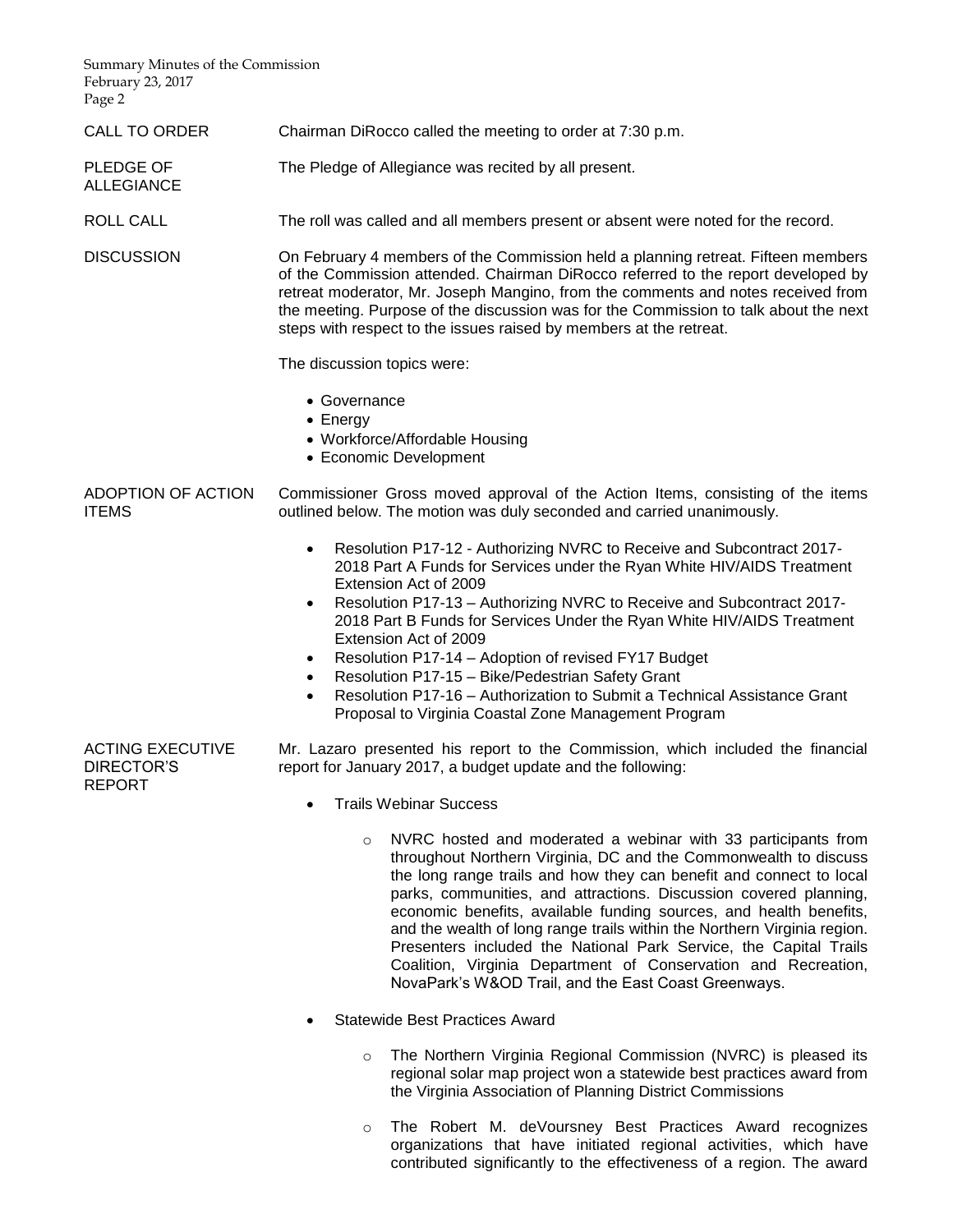recognizes innovation, excellence, commitment and/or service to the advancement of regional planning and multijurisdictional cooperation. The award showcases the creative work and ability to leverage resources and services of Virginia's PDCs.

- Commission Retreat
	- o Dr. Scott Ralls of the Northern Virginia Community College shared some very interesting data points about Northern Virginia and the regional economy.
		- **Northern Virginia accounts for 46% of the economy of the 6th** largest metropolitan area of the US.
			- 4th ranked metropolitan area in jobs advertised in 2016.
		- Northern Virginia accounted for 83% of Virginia's job growth in 2014.
		- 23.5% of all jobs currently advertised in NoVA are computer related.
		- 17% of all cyber security jobs advertised in the US in 2016 were in NoVA.
		- Northern Virginia Community College has grown cyber program to now more than 1,000 students.
- Telling Our Story
	- o Web Site Unique Visits 2016
	- o Plant NoVA Natives 55,844
	- $\circ$  NVRC 14,662
	- o NoVA Solar Map 9,682 (8/1 to 12/31)
	- $\circ$  NoVA Regional Dashboard 147 (9/1 to 12/31)
	- $\circ$  Share VA Roads 10.128
	- o Clean Water Partners 19,988
	- o Total Unique Visits 110,451
	- o Social Media 2016
	- o Twitter 135,979 impressions
	- o Facebook 174,202 impressions
	- o Total Impressions 210,181
	- o E-Newsletter 2016
		- Number 254
		- Opens 7775
		- $\blacksquare$  Clicks 3608
	- o 2017 Quick Guides
		- 20,000 Printed and Distributed
	- o 2017 Share VA Road Guides
		- 45,000 Printed and Distributed
- TransAtlantic Climate Bridge
	- o NVRC staff were guests of the German Embassy to discuss climate and energy partnerships between the US and Germany. Participants at the discussions included officials from the German Embassy, US and German business, environment, research and NGO communities. The discussions highlighted the multiple ways that the US and Germany could work together on climate and energy issues. Special emphasis was given to the vital role that state, regional and local governments in both countries must to support climate and energy programs and job creation. NVRC's contributions to creating the TransAtlantic Climate Bridge program in 2008 with the German government were recognized and praised.